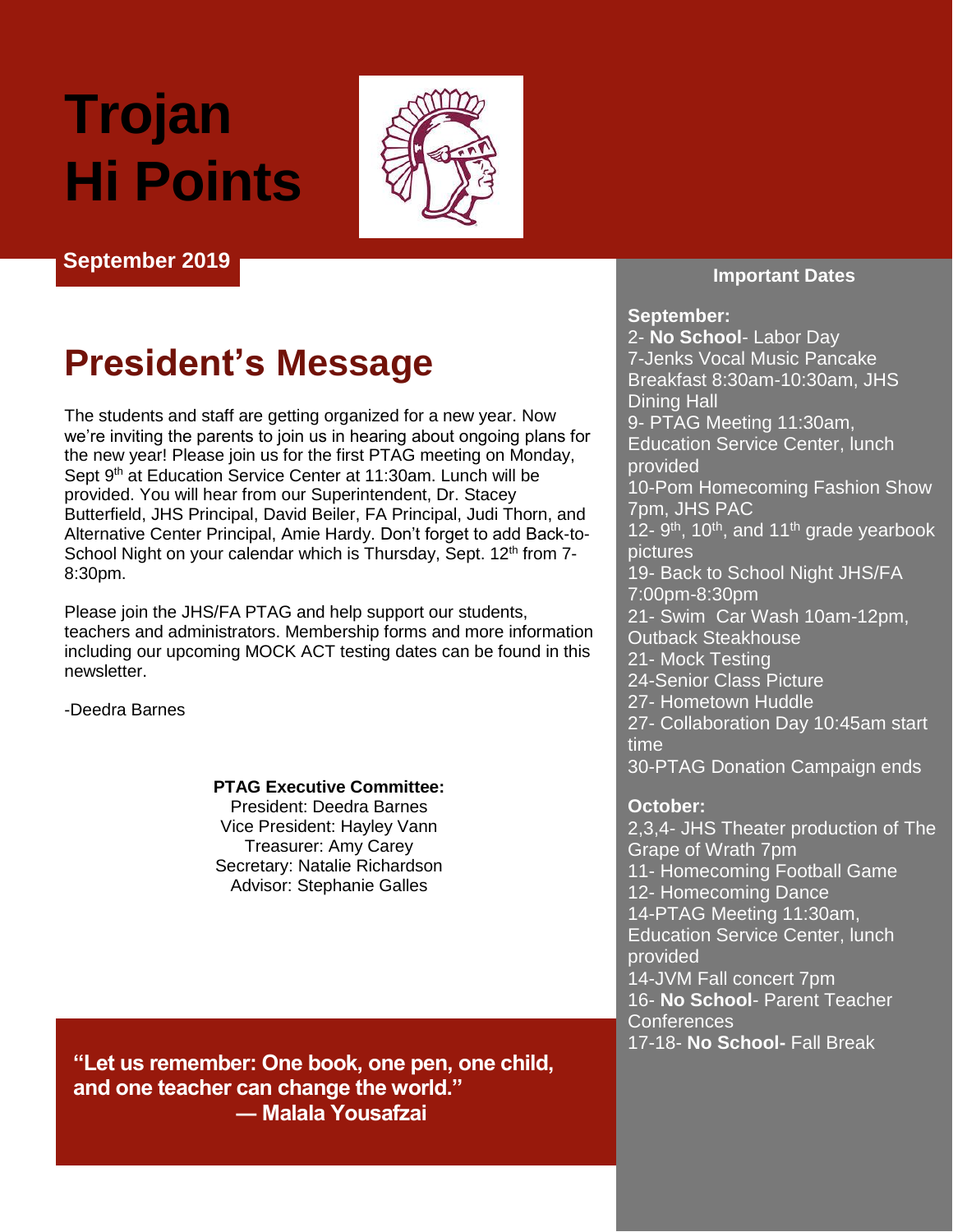## **PTAG News**

Dear Jenks Parent,

Our annual PTAG Donation Campaign is underway! This is a way for you to make a 100% tax-deductible donation directly to your child's school. Funds received are used for teacher requests that directly impact students at Jenks High School, Alternative Center, and Freshman Academy.

\*All families donating \$25 or more will be recognized in our newsletter AND eligible to win a \$25 Quik Trip gift card.

\*All families donating \$75 or more will be eligible to win a \$150 lululemon gift card \*All families donating \$100 or more are eligible to win a \$200 gift card to Metro Shoe Warehouse or your very own parking space at Jenks High School (10th-12th grade only). \*All donations directly benefit students, teachers and our school!

Donations can also be made online at https://ok-jenks.intouchreceipting.com/signin.aspx for the High School/Freshman Academy PTAG.

2019 Donation Campaign - Jenks High School/Freshman Academy PTAG

Donation Amount

------------------------------

Student Name

Grade <u>superior and the set of the set of the set of the set of the set of the set of the set of the set of the set of the set of the set of the set of the set of the set of the set of the set of the set of the set of the </u>

Tax-deductible donations must be mailed by September 30th, 2019

Please make checks payable to: JHS PTAG

Mail to: Holly Lamb or Chasidy Crissup at: 5911 E 106th Place Tulsa 74137

Please include this slip with your donation.

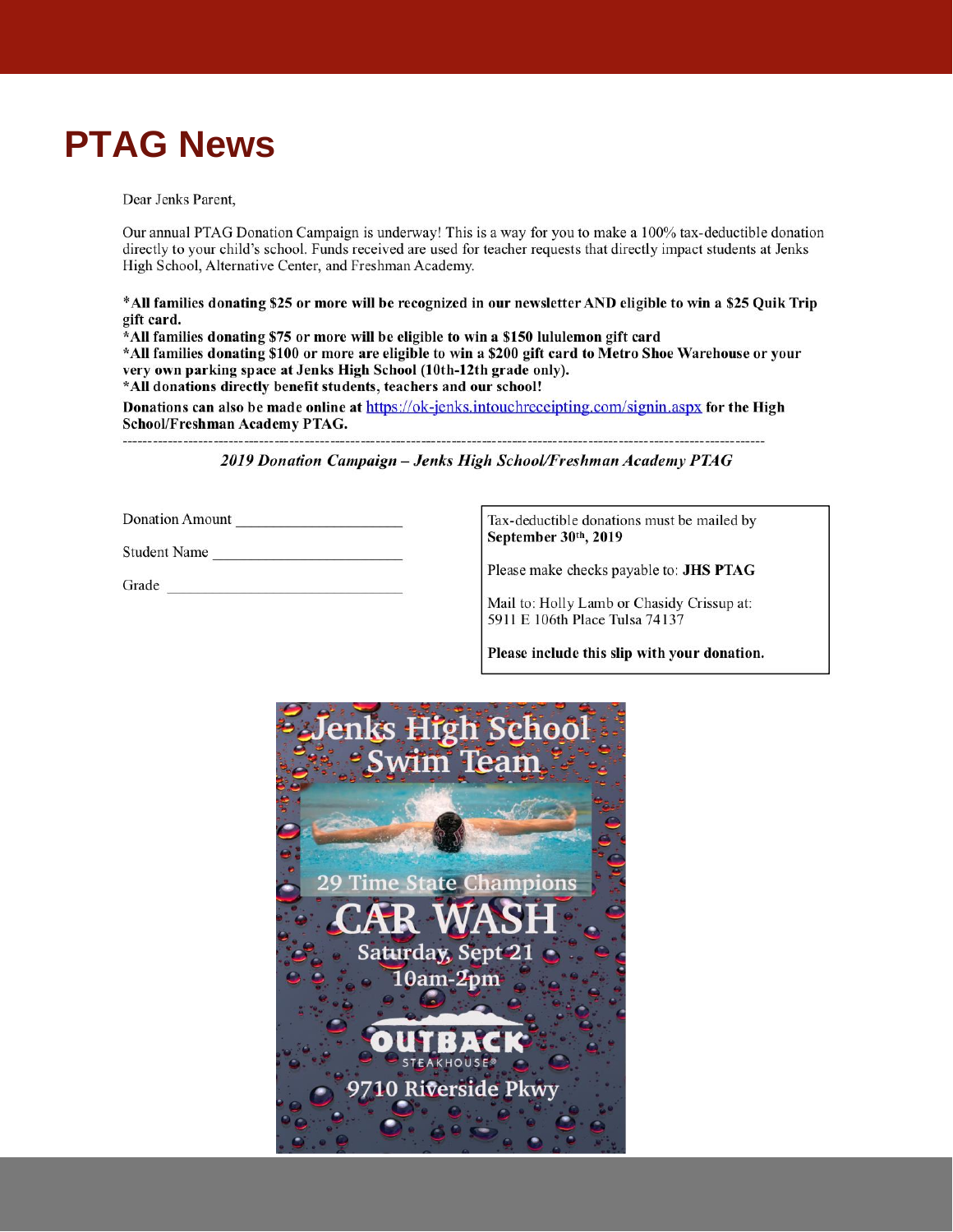# **Volunteer Opportunities**

Remember to complete your annual online volunteer training and to record your hours!

Volunteer Confidentiality Training Link:<http://bit.ly/JPSVolunteer>

#### Record Volunteer Hours Link:<http://bit.ly/JPSVolunteerHours>

- Freshman Academy Volunteers are needed for attendance office help. One or two volunteers per shift. Shifts are Monday-Friday, from 9:15am to 12:30pm or 12:30pm to 3:55pm. Afternoon shifts needed first. Contact Donna Hickman at donna.hickman@jenksps.org, or 299-4415, ext. 2269.
- High School Volunteers are needed for help in the Guidance office. Any day or time, AM or PM. High School is open 9:15 to 3:55. Contact Kathy Guenther for further information. **[Kathy.guenther@jenksps.org](mailto:Kathy.guenther@jenksps.org)**
- Alternative Center Volunteers are needed in the Media Center or for Tutoring. Any day is welcome. Please contact Michelle Meehleder at Ext. 2420 to find out more.

## **Hometown Huddle**

**The Jenks Public Schools Foundation** hosts the annual Hometown Huddle every September as a community-wide event to kick-start the football season. The Hometown Huddle is an event for the whole family; featuring a Jenks Pep Rally and Carnival-Style Block Party. The event is held on the south side of the Jenks Education Service Center in the new Downtown Commons.

Student organizations and local businesses are invited to rent space at the event for fundraising or promotional activities. Festivities at the event include delicious food from an assortment of food vendors, music, games, inflatables, and much, much more! The highlight of the event is the annual Jenks Trojan Team Walk led by Head Coach Keith Riggs.

## **Teacher Appreciation**

Our JHS and FA PTAG hosted a teacher's back to school luncheon this week to thank them for all they do for our students. A big thank you Lenny's Subs for supplying lunch, all the volunteers and of course THANK YOU TO OUR TEACHERS. PTAG was also able to donate over \$600 in school supplies! This will help many students and teachers start the year off TROJAN STRONG.



This event is free to attend. Please note, participation in carnival activities and food vendors will have a charge. For more information, or to purchase a vendor space, please contact the Foundation office at (918)299-4463 or [jenksfoundation@jenksps.org.](mailto:jenksfoundation@jenksps.org)

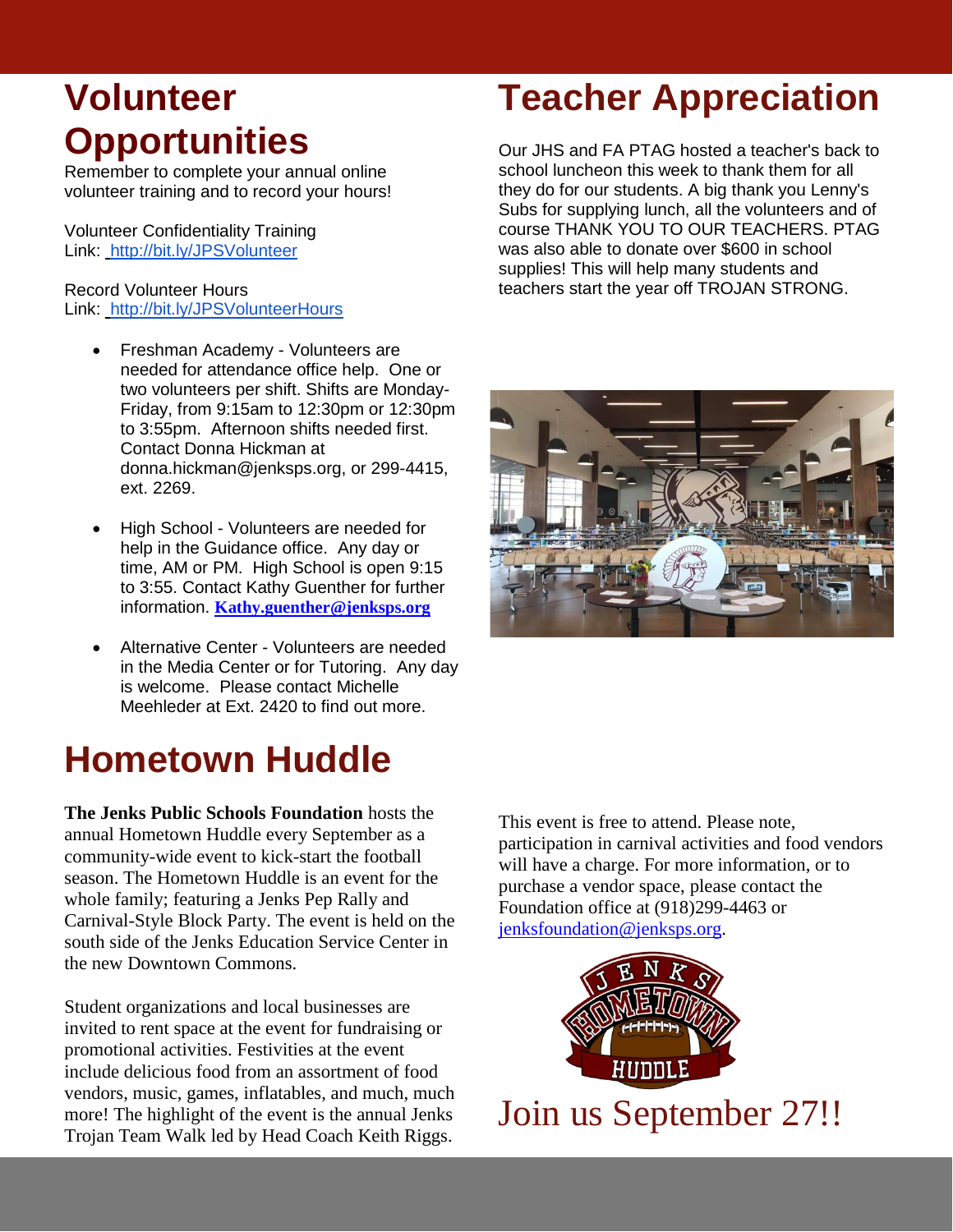## **Fundraisers**

- The **American Sign Language** (ASL) Club will be selling "I Love You" handshape vinyl decals in various colors. \$3 for the small 3 inch (great for laptops, water bottles, phone cases, etc) and \$5 for the large (great for your car, laptops, and water bottles). Find any ASL student to by them or go to room 6-157 during a passing period. First come, first served!
- **Art Club** will be hosting a fundraiser doing caricatures at Hometown Huddle in our booth. We will also have butcher paper and paint set out for kids to finger paint for fun.
- **Jenks Cheer** has your Game Day shirts! You can purchase one during lunch at JHS on September 3rd-13th. Cost is \$20.
- **Jenks Varsity Pom** is selling game day shirts for the Jenks vs. BA game, Sept. 27<sup>th</sup>. This year there is a new theme: America! Come get your official game day shirts at Hometown Huddle for \$20.
- Jenks Vocal Music will hold their 8<sup>th</sup> annual pancake breakfast on Saturday, September 7<sup>th</sup> from 8:30-10:30am in the JHS Dining Hall. All proceeds benefit Jenks Vocal Music. Advance Purchase Tickets: \$7/ticket or \$25 for a Family Four Pack. At the door pricing: \$10/ticket or \$30 for a Family Four Pack.<http://jenksvocal.com/>
- Jenks Vocal Music will host their 18<sup>th</sup> annual Show Choir Clinic tentatively scheduled for September 9-12. It is open to Jenks students in the  $3<sup>rd</sup>$  through  $8<sup>th</sup>$  grades. The four-day clinic will culminate in an exciting performance for parents, families, and friends on 9/12/19 at 7pm in the JHS PAC. **Registration forms must be signed and submitted by August 29th** .
- The **JHS Theatre** program will be participating in a Cherrydale Farms Fundraiser from Friday, August 23 – Tuesday, September 3. Get you summer sausage and cookie dough with us!
- While **Jenks Vocal Music** is part of the music program at Jenks High School, most of our performance budget comes from the generous gifts made by individuals and corporate sponsors. We would be honored to add your company to our family of supporters. Your support ensures that the tradition of excellence continues for the 200+ students who participate in All State Choir, award winning show choirs, concert choirs and the spring musical. For more Corporate Sponsorship information go to: http://jenksvocal.com/support-jvm
- **Jenks Vocal** Parents and supporters, Your membership dollars provides directors' professional organization memberships, All-State Honor Choir costs, music equipment, video production costs, choreographer fees, Spring Musical production costs and many other expenses not covered by district funds. To join the JVM Booster Club, access the membership form at: <http://jenksvocal.com/support-jvm>

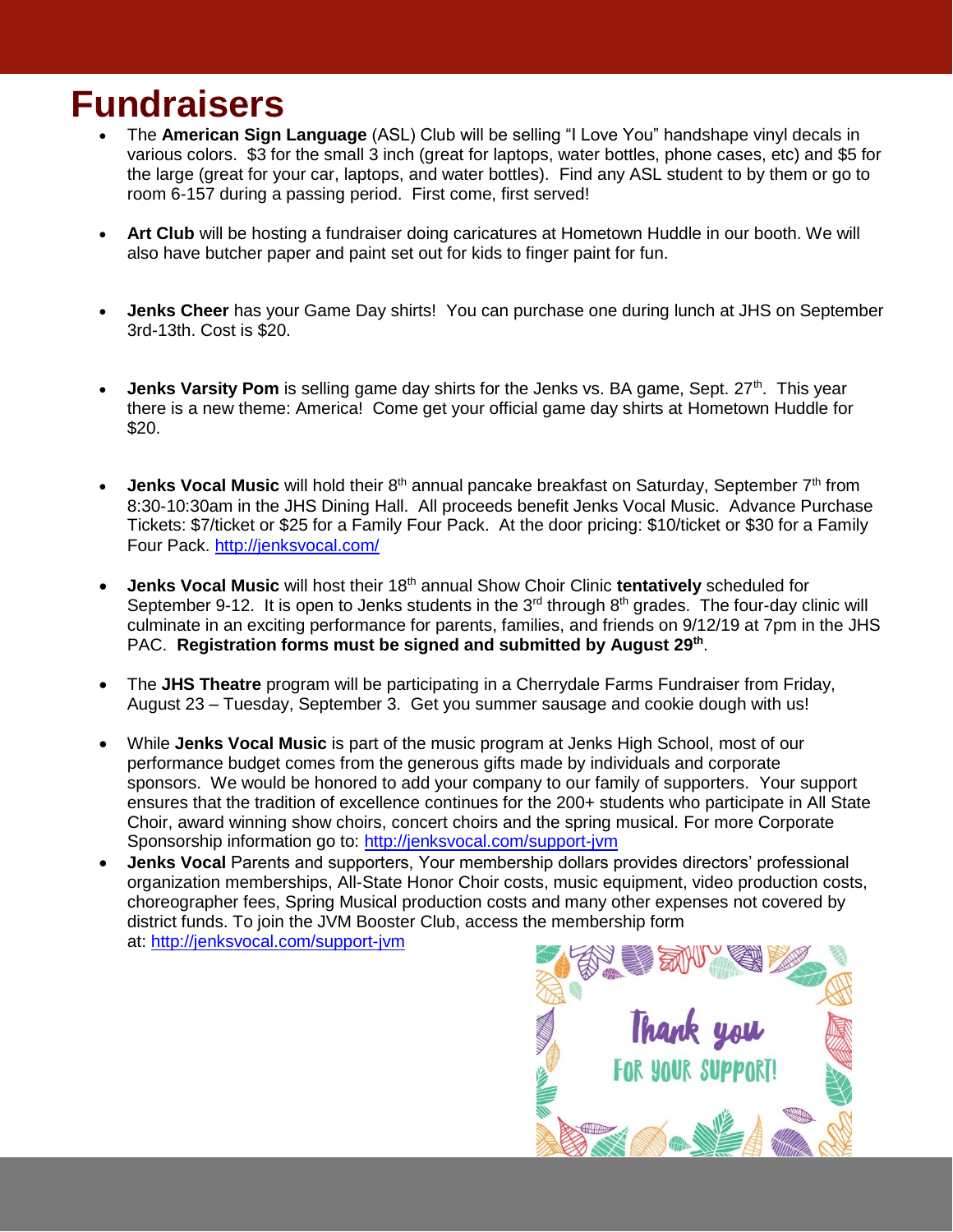## **Jenks Pom Homecoming Fashion Show 2019**

Yet again we continue on to another successful year, Jenks Pom puts on their 21st Annual Pom Homecoming Fashion Show. This year the theme is "Hollywood Lights". This red carpet event will be held on Tuesday, September 10th at 7:00pm at the Jenks High School Performing Arts Center. The latest styles and trends from local businesses will be walked down the runway by our very own Jenks Seniors. These students are involved in all aspects of the Jenks community such as, academics, sports, clubs, and so much more. Not only will the students be in the show, but the very fashionable administrators and Teachers at the High School will make their debut on the catwalk.



In June all of our Pom girls worked their tails off! Our Varsity, Junior Varsity and Junior High squads all qualified to go to the UDA National Competition in Orlando, Florida! To show their appreciation the Varsity, JV, JH and Middle School squads will perform their routines for the audience. Our very talented and lovely seniors this year are Sydney LaPlant, Mia Carletti, Lexi Bowling, Tatum Ambrose, Egypt Banks, Raylee Bussey, Emma Tuttle, and Delia Bray.

With your support the Pom Fashion Show is able to raise money for JHS Pom uniforms and help fund JHS Pom Scholarships. Thank you for all your help! Our Monies are gathered through ads in the program and ticket sales. The Jenks High School Pom Booster Club parents are working hard to make sure that the 2019 show will be another unforgettable night. The energetic emcees for the event are the lovely Julie Chin and Heather Richetto- Rumley. Our seniors and will be modeling formal wear provided by Abelina's, Al's, Alyssa's for Glitter Design, Beshara's, David's Bridal. Dillard's, Glamour Gowns, Jos. A Banks, Macy's, Men's Warehouse, Posh, Saks, and Serendipity.

The Tickets are available to purchase Aug. 20th - Sept. 10th on the Jenks Pom website at: [www.jenkspom.com](http://www.jenkspom.com/) for RESERVED seating \$15, general seating \$10 and tickets may also be purchased at the door for \$20. New this year \$20 will get you a reserved seat w/ water bottle and candy. \$35 will get you a reserved seat, w/ water bottle, candy and flower bouquet. Don't miss this red carpet event, get your tickets early!

## **Jenks Trojan Pride**

The Jenks Trojan Pride is excited to announce their 2019 Marching Show "Business as Usual". The football field will be transformed into a large office space with window views of high rise buildings and skyscrapers. Music features include "The Typewriter" and "Moving Parts" with supporting music "She Works Hard for the Money", "Respect", "She Used to Be Mine", "Run to World (Girls)" and "Fight Song".

The Trojan Pride will perform their show at all home football games during Halftime and at the following local and regional competitions:

September 28 - Owasso Invitational October 5 - Broken Arrow Invitational October 18 & 19 - Bands of America Super Regionals, St. Louis, MO November 2 - Oklahoma Bandmasters Association State Marching Contest - Owasso

In 2019, The Jenks Trojan Pride experienced their best marching season yet with their "Carman" Show The Pride finished 3rd in the BOA Super Regionals in St. Louis and, for the first time, were a finalist at BOA Grand Nationals in Indianapolis. We are looking forward to another incredible season.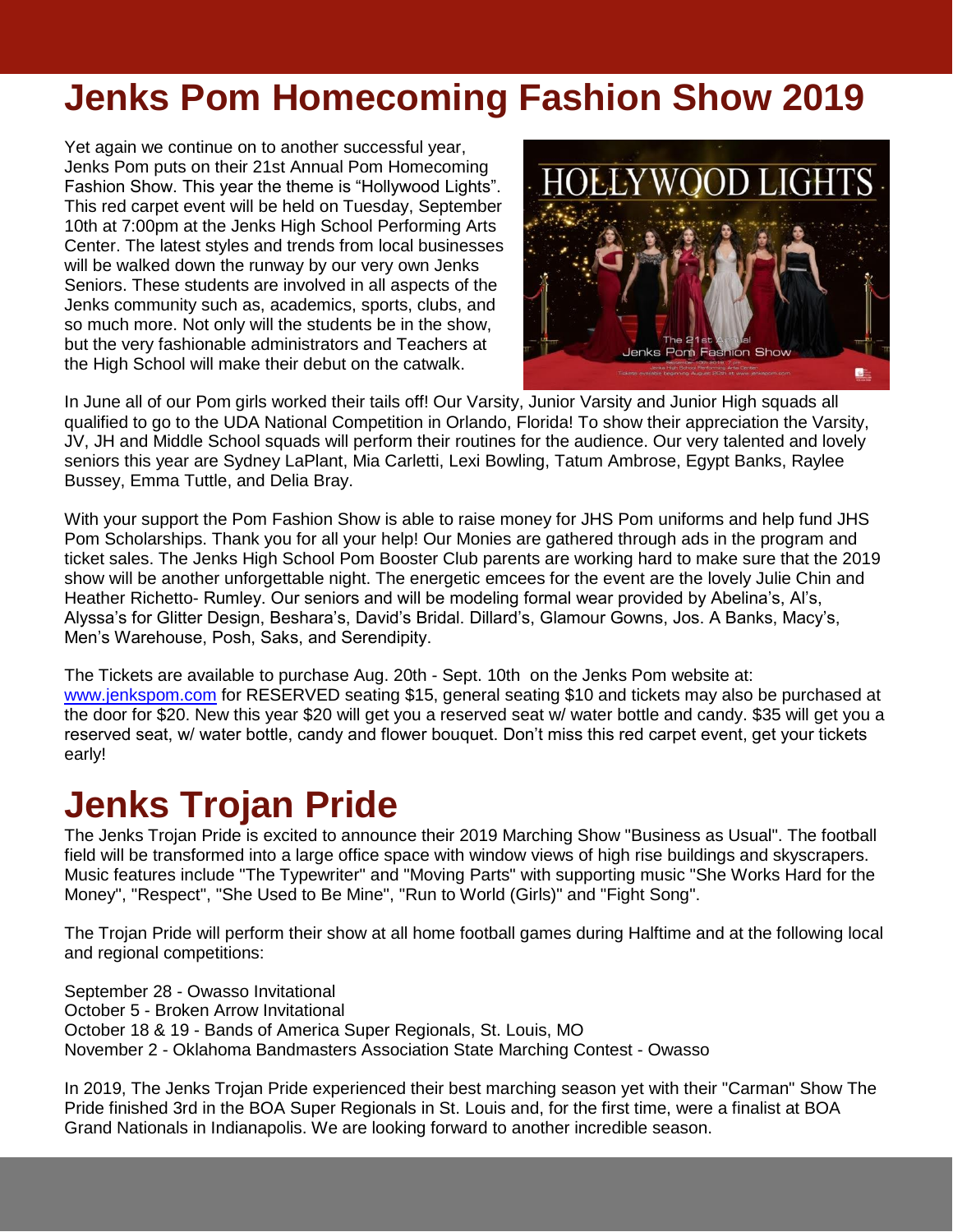## **Freshman Academy**

We are so excited to see our new freshmen class. Although this is a big transition to high school, students and schedules seem to be moving along smoothly. Remember that we will show a great deal of grace this first week for tardies. If your student is still having trouble getting to class on time, please contact the counseling office. We know it is a big campus!

Judi Thorn Principal, Jenks Freshman Academy

Some important dates coming up:

September 2 Labor Day Holiday September 12 School Pictures (through English classes) September 19 Back-to-School Night (more information later) September 27 Collaboration (late start for students)

# **Yearbook**

- Yearbooks can be picked up in 5126 during  $5<sup>th</sup>$  or  $6<sup>th</sup>$  hours
- School pictures for  $9<sup>th</sup>$ , 10<sup>th</sup>, and 11<sup>th</sup> grades are on  $9/12$  during English class. If you do not have an English class, come by any camera site at your convenience (B5 PAC or the Media Center).
- Senior class picture on the football field will be 9/24 during Advisory.



# **Clubs**

- Hey guys! It's only \$5 to join Chinese Club! Each meeting we'll have LOTS of food available for members to snack on and cards to hang out with friends during Advisory! T-Shirts are an additional \$15! Join our Remind101 by texting "chinesejhs" to 81010! Please check Canvas announcements for more information about our first meeting! Hope to see you all there!
- The JHS Theatre will be performing the American classic tale The Grapes of Wrath, Thursday, Friday, Saturday, October 2, 3, 4 at 7:00 pm. Tickets are general admission, 10.00 for adults, 5.00 for students, free with an activity pass.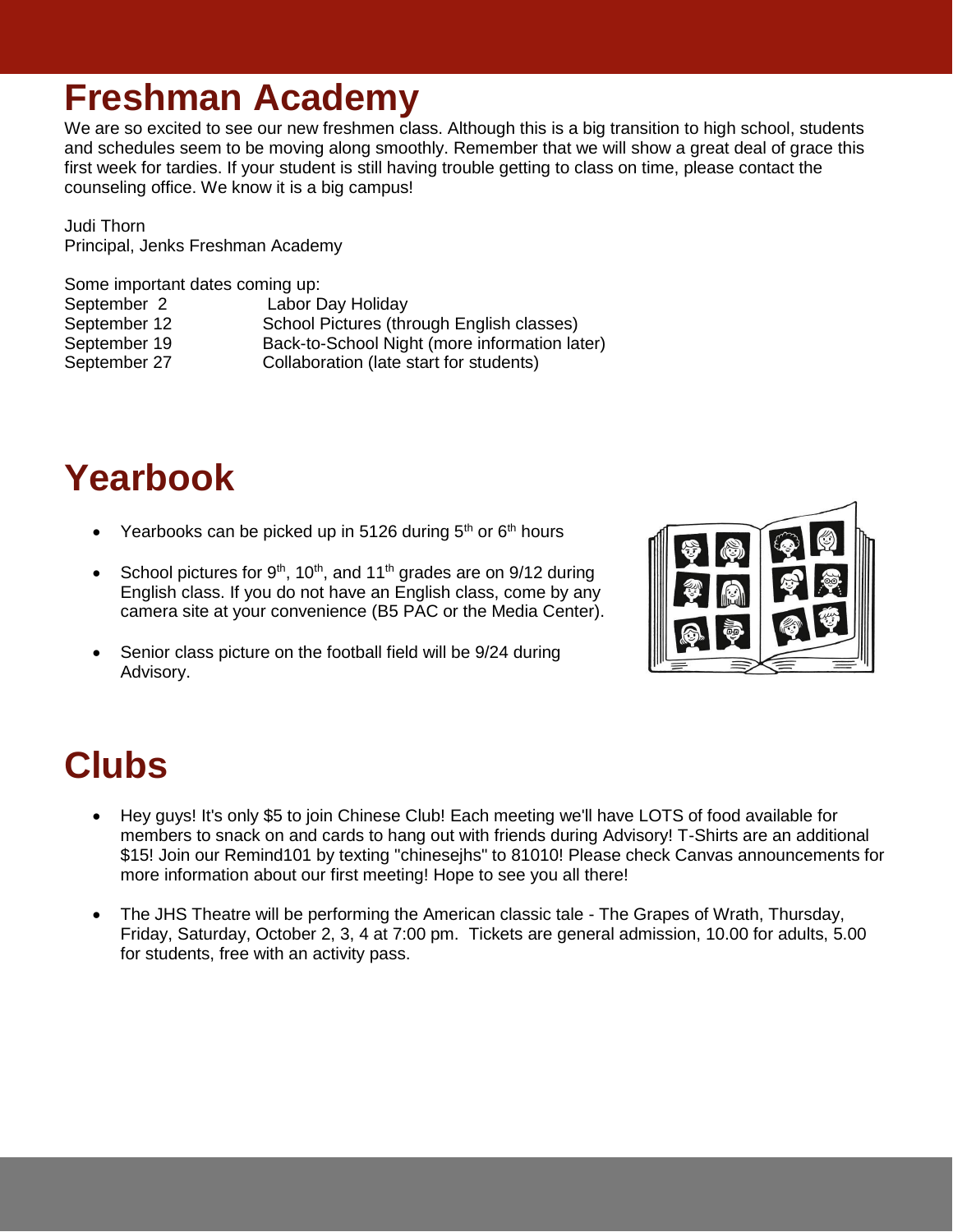## JENKS HIGH SCHOOL & FRESHMAN ACADEMY PTAG 2019-2020

Your support is appreciated: join our organization, participate in activities, and/or volunteer your time!

Bring completed form and payment to enrollment (Aug. 6 or 7 at the Freshman Academy, Aug. 7-9 at the High School). We accept checks or credit cards on enrollment days. You may also drop off at the PTAG Box in High School Building 6, or mail to: JHS/FA PTAG, 205 East B Street, Jenks, OK 74037.

#### PARENT/GUARDIAN Information (PLEASE PRINT CLEARLY)

**FOR ALL YOUR SUPPORT** 

| First Name          | Last Name                                                                                                                                                                                                                     |       |                                                                                                            |
|---------------------|-------------------------------------------------------------------------------------------------------------------------------------------------------------------------------------------------------------------------------|-------|------------------------------------------------------------------------------------------------------------|
| Primary Phone       | <b>Mailing Address</b>                                                                                                                                                                                                        |       |                                                                                                            |
|                     |                                                                                                                                                                                                                               |       | <b>JHS/FAPTAG</b>                                                                                          |
| E-Mail Address      |                                                                                                                                                                                                                               |       |                                                                                                            |
|                     | Student Name and the contract of the contract of the contract of the contract of the contract of the contract of the contract of the contract of the contract of the contract of the contract of the contract of the contract | Grade |                                                                                                            |
|                     |                                                                                                                                                                                                                               |       |                                                                                                            |
|                     |                                                                                                                                                                                                                               | Grade |                                                                                                            |
|                     |                                                                                                                                                                                                                               |       |                                                                                                            |
|                     |                                                                                                                                                                                                                               |       | Annual membership dues are \$10 and support Jenks High School/Freshman Academy PTAG. Membership is for the |
|                     | I am enclosing: \$ \$10 for PTAG membership                                                                                                                                                                                   |       | \$ Donation Campaign \$25 (recognition in Hi-Points newsletter & chance for \$25 QT GC)                    |
|                     | S Donation Campaign \$75 (drawing for \$150 Lululemon)                                                                                                                                                                        |       |                                                                                                            |
|                     |                                                                                                                                                                                                                               |       | \$ Donation Campaign \$100 (drawing for \$200 MetroShoe GC & marked parking spots)                         |
|                     | Donation Campaign - any amount appreciated!                                                                                                                                                                                   |       |                                                                                                            |
|                     |                                                                                                                                                                                                                               |       | Mock ACT \$25 for PTAG member / \$30 for Non PTAG member, date 9.21.2019                                   |
|                     | Donation to Care and Concern (helping students and staff in need)                                                                                                                                                             |       |                                                                                                            |
| TOTAL               | (Dues & donations are tax deductible)                                                                                                                                                                                         |       |                                                                                                            |
|                     |                                                                                                                                                                                                                               |       |                                                                                                            |
|                     | NOTE: WE ACCEPT VISA/MASTERCARD on enrollment day.                                                                                                                                                                            |       |                                                                                                            |
|                     |                                                                                                                                                                                                                               |       |                                                                                                            |
|                     |                                                                                                                                                                                                                               |       |                                                                                                            |
|                     |                                                                                                                                                                                                                               |       |                                                                                                            |
|                     |                                                                                                                                                                                                                               |       | <b>VOLUNTEER OPPORTUNITIES</b>                                                                             |
|                     |                                                                                                                                                                                                                               |       | □ Mock ACT date 9.21, 7:30 am-noon                                                                         |
| $\frac{1}{2}$ /hank | Vlou                                                                                                                                                                                                                          |       | □ Teacher Appreciation date 2.14                                                                           |

□ Special Projects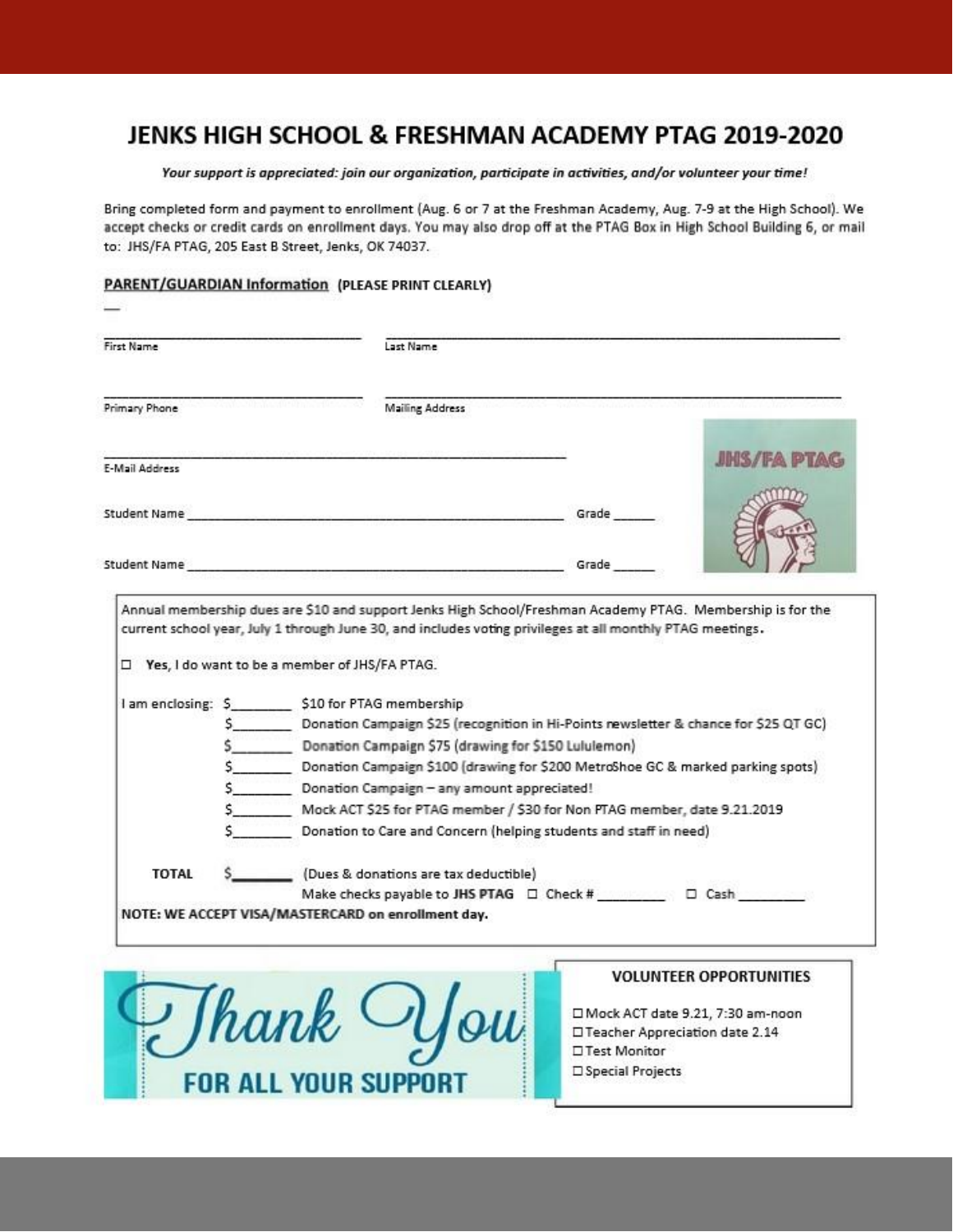## **IT'S TIME TO REGISTER FOR GRADFEST 2020!!!**

## **Who is invited**?

All students who are eligible to participate in the Jenks High School graduation ceremony on May 18, 2020.

## **When is Gradfest**?

From 10:45pm Monday, May 18 to 5am Tuesday, May 19

### **How do I register? And what is the cost?**

Complete the registration form and attach a check payable to **JHS GradFest 2020**. Cost is \$40 until April 30, 2020, and \$50 starting May 1, 2020. Scholarships are available by contacting the student's counselor in the counseling office.

Registration forms and payment may be returned in one of two ways:

- •Deliver to the Building 5 attendance office or Building 6 guidance office
- •Mail to JHS GradFest, 205 East B Street, Jenks OK 74037

#### **What does the registration fee include**?

Access to the biggest and best class party ever, including: T-shirt, entertainment, food, coffee shop, inflatables, casino, dodge ball, and much more. Must be present to win the raffle for fabulous prizes. GradFest is a longstanding Trojan tradition and memorable highlight for the senior class.

#### **What happens the night of GradFest**?

Check in begins at 10:45pm. Doors will be locked at 11:30pm. No late arrivals will be admitted. Check out is at 5am. Students will not be allowed to leave early without written permission AND a phone call from a parent prior to GradFest.

**Please note:** If a student has registered but does not check in, his/her parents will be called. This is a drug- and alcohol-free party. Students who have been drinking will be detained and parents will be called to pick them up. Because security is a high priority, only registered students and assigned volunteers will be allowed at GradFest. Jenks Campus Police will be on the premises to assist with security.

#### **What about donations?**

The success of this event depends in part on the financial support of generous corporate donors and JHS senior parents. Families are encouraged to give any amount to help defray costs. All donations are needed, appreciated and tax-deductible. For each \$50 donation, your student wins a chance to be chosen for the popular Money Machine the night of GradFest. The more you donate, the better their chances!

#### **How can parents help?**

Lots of volunteers are needed for duties including decorations, food, games, security, photo boards, and clean-up. Please indicate your interest below, and the volunteer coordinator will contact you:

\_\_\_\_\_\_\_\_\_\_\_\_\_\_\_\_\_\_\_\_\_\_\_\_\_\_\_\_\_\_\_\_\_\_ \_\_\_\_\_\_\_\_\_\_\_\_\_\_\_\_\_\_\_\_\_\_\_\_\_ \_\_\_\_\_\_\_\_\_\_\_\_\_\_\_\_\_\_\_\_\_\_\_\_\_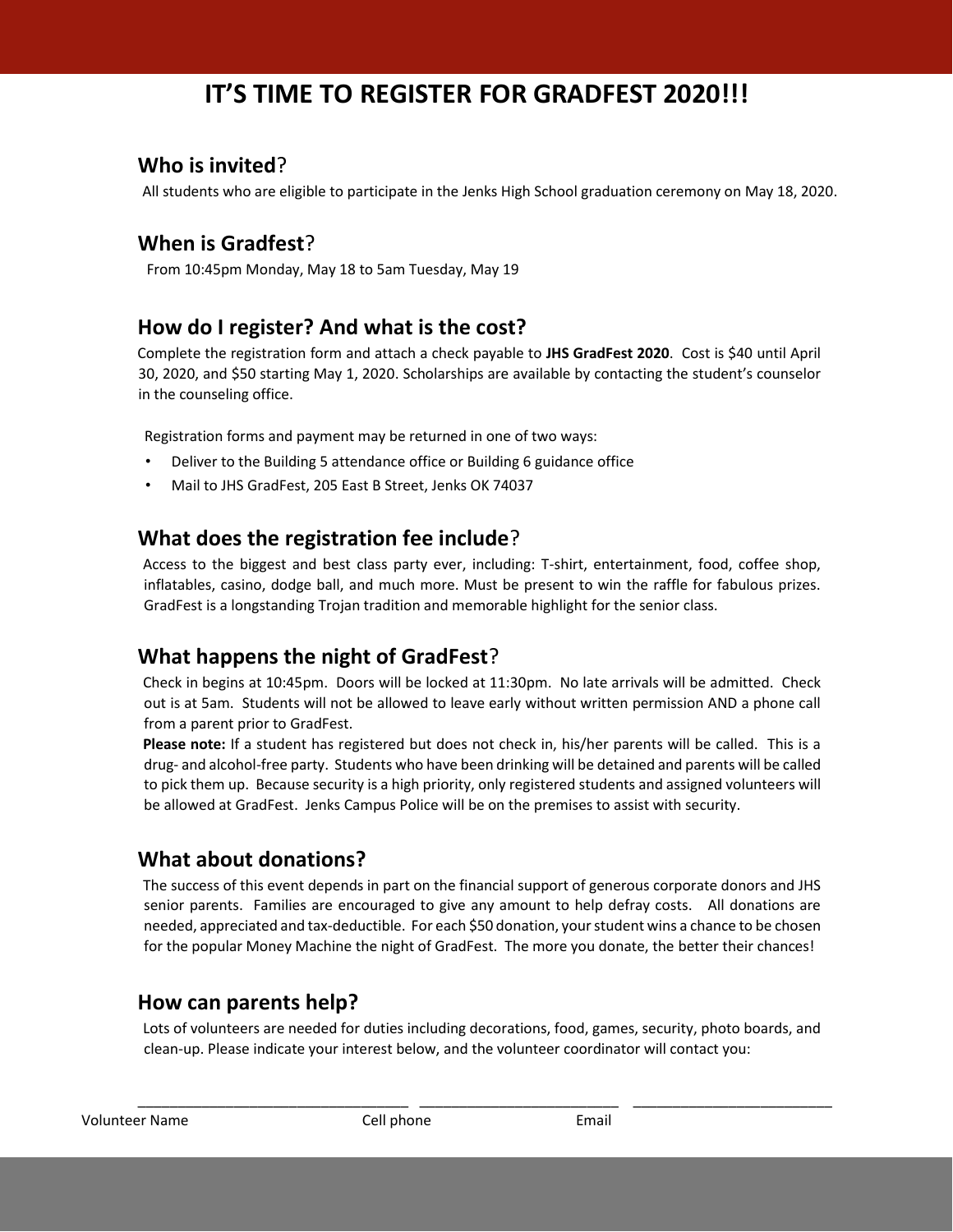#### JENKS HIGH SCHOOL GRADFEST 2020 REGISTRATION AND EXCULPATORY AGREEMENT

GradFest 2020 is a drug-free and alcohol-free party on the night of graduation for graduating seniors 2020. Please read and fill out all required information and submit with the registration fee. For a student to be eligible to attend, **both the student and parent/guardian must sign the form.** 

#### **Student Name Student ID Number 3 and Student ID Number 3 and Student ID Number 3 and Student ID Number 3 and Student ID Number 3 and Student ID Number 3 and Student ID Number 3 and Student ID Number 3 and Student 3 and St**

GradFest upholds its reputation for providing a safe and secure environment for Jenks students. Please be aware that past GradFest events have reported no injuries or claims of injuries and all parties involved go above and beyond to continue those results. As with any large event, it is in the best interest of the school and the event to require the following exculpatory clause:

\_\_\_\_\_\_\_\_\_\_\_\_\_\_\_\_\_\_\_\_\_\_\_\_\_\_\_\_\_\_\_\_\_\_\_\_\_\_\_\_\_\_\_\_\_\_\_\_\_\_\_\_\_\_\_\_\_\_\_\_\_\_ \_\_\_\_\_\_\_\_\_\_\_\_\_\_\_\_\_\_\_\_\_\_\_\_\_\_\_\_\_\_\_

I hereby acknowledge that I am aware of the risks involved in attending the Jenks High School GradFest 2020. In the event of an accident, personal injury, death, misadventure or the loss or damage to personal property through malicious mischief, negligence or theft, I hold blameless Jenks Public Schools district, Jenks High School, all sponsors, organizers, representatives, volunteers and agents associated with the event. I understand that in addition to the above mentioned possible casualties, the above named entities or persons may not be held responsible, legal or otherwise, for:

- Injuries to attendees due to the conditions of the premises where GradFest 2020 is held
- Injuries to attendees in events or activities at GradFest 2020
- Injuries to attendees due to the intentional or negligent acts of other attendees, guests or third party

I understand that check-in for GradFest is between 10:45-11:30pm on Monday, May 18th and that **after 11:30pm, no further admissions will be allowed.** I understand that graduates will not be allowed to leave before 5am Tuesday, May 19, 2020, without prior written parental permission and a phone call from a parent or unless they are released into parent's custody.

We advise that parents pick up their students at 5:00 am. Please know that if students/parents make the choice to have the student drive himself/herself home from this event, it is against our advice. The statistics on driver safety compare driving without appropriate sleep to driving while intoxicated. Please help us keep all our students safe by giving them a ride home.

I understand that photographs and video from GradFest activities will be shared publicly, i.e. through social media.

#### I understand the terms of the agreement and voluntarily attach my signature hereto. **BOTH SIGNATURES REQUIRED!**

| <b>Parent/Guardian Signature</b> | <b>Parent/Guardian Cell Phone Number</b>                                                                    | Date |
|----------------------------------|-------------------------------------------------------------------------------------------------------------|------|
| <b>Student Signature</b>         | <b>Student Cell Phone Number</b>                                                                            | Date |
|                                  | Cost: \$40 through April 30, 2020 * \$50 starting May 1, 2020                                               |      |
|                                  | <b>NO REFUNDS!</b>                                                                                          |      |
|                                  | Registration Amount _____________Donation Amount (Help throw a fantastic party!!) __________Check # or Cash |      |
|                                  | Circle T-shirt size: Small Medium Large XL XXL                                                              |      |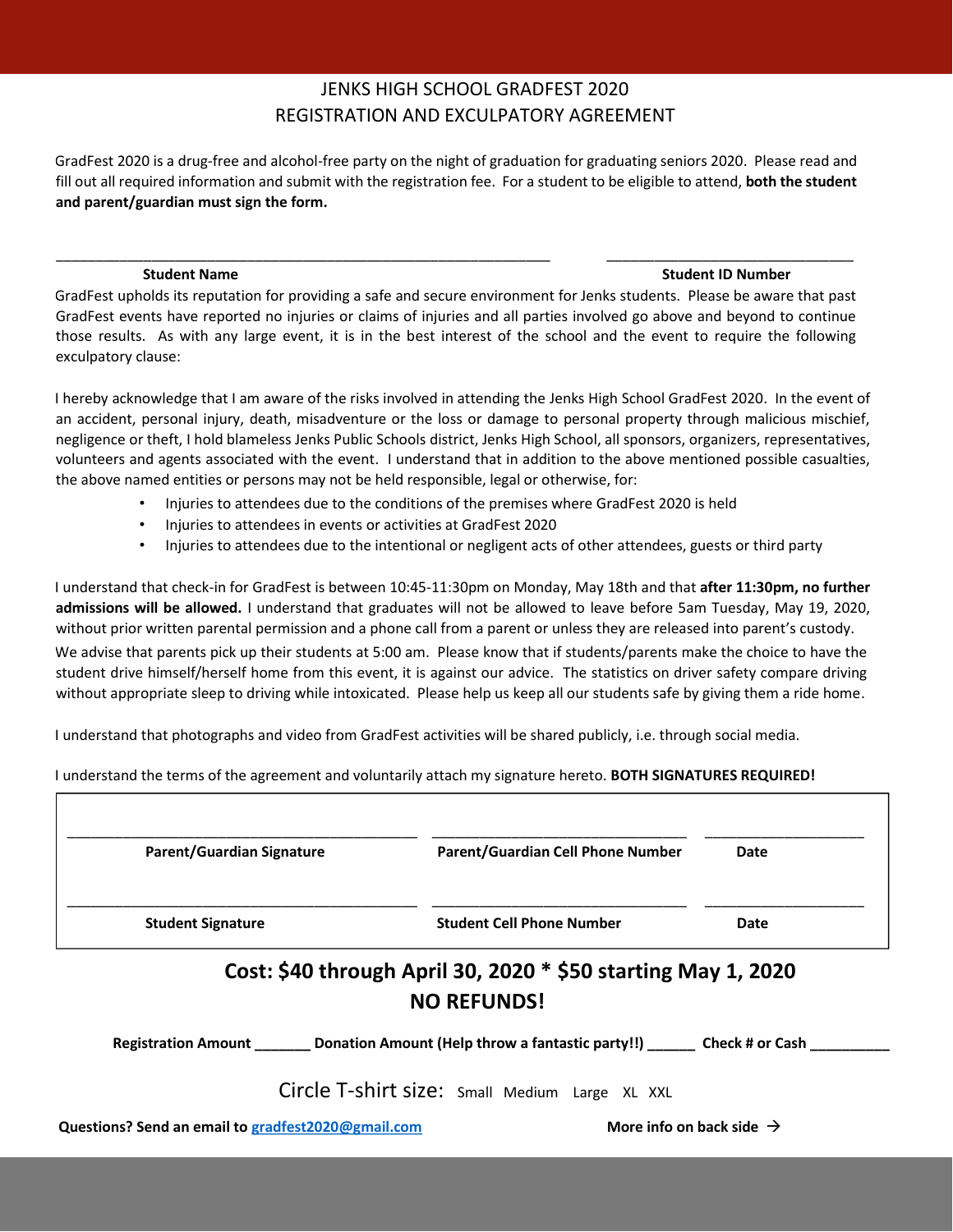# ACT **MOCK TESTING**

## **Sponsored by JHS/FA PTAG**



**Cost:** \$25 for PTAG members and \$30 for non-members

• Each student will receive an individual student report with the composite score, scale scores for each subject, and an item response analysis

Students should bring two No. 2 pencils and an ACT approved calculator

## **Date: Saturday, September 21, 2019 Location: Jenks High School Dining Hall Time: 8:15 – 11:45 am (plan to arrive by 7:50 am)**

#### **Deadline for Payment – September 19, 2019**

- Paying by check: make checks payable to JHSPTAG; drop off in the Bldg 5 attendance office or Bldg 6 guidance office, or mail to JHSPTAG, 205 East B Street, Jenks, OK 74037. **(please include student name and a phone number on the "for" line)**
- Paying electronically: [https://ok-jenks.intouchreceipting.com/signin.aspx](https://urldefense.proofpoint.com/v2/url?u=https-3A__ok-2Djenks.intouchreceipting.com_signin.aspx&d=DwMF-g&c=SFszdw3oxIkTvaP4xmzq_apLU3uL-3SxdAPNkldf__Q&r=Y83dtQ2-sj8UgPX6uWrZW4YII6Y2HhLcpH4YDeUel2Q&m=df6t5QDr7wY26XTIYMUS6rWY9LfPI8_yuowdMG33UVs&s=6WkB0Z7GrcraiTS_mutKwsYKultgBBYwfzdXskGy7fQ&e=)

**(Log in>select student>shop items at student's school>JHS/FA PTAG>ACT mock test)**

**Questions? -** Sandra Quince – asquince@msn.com or 813-765-5100